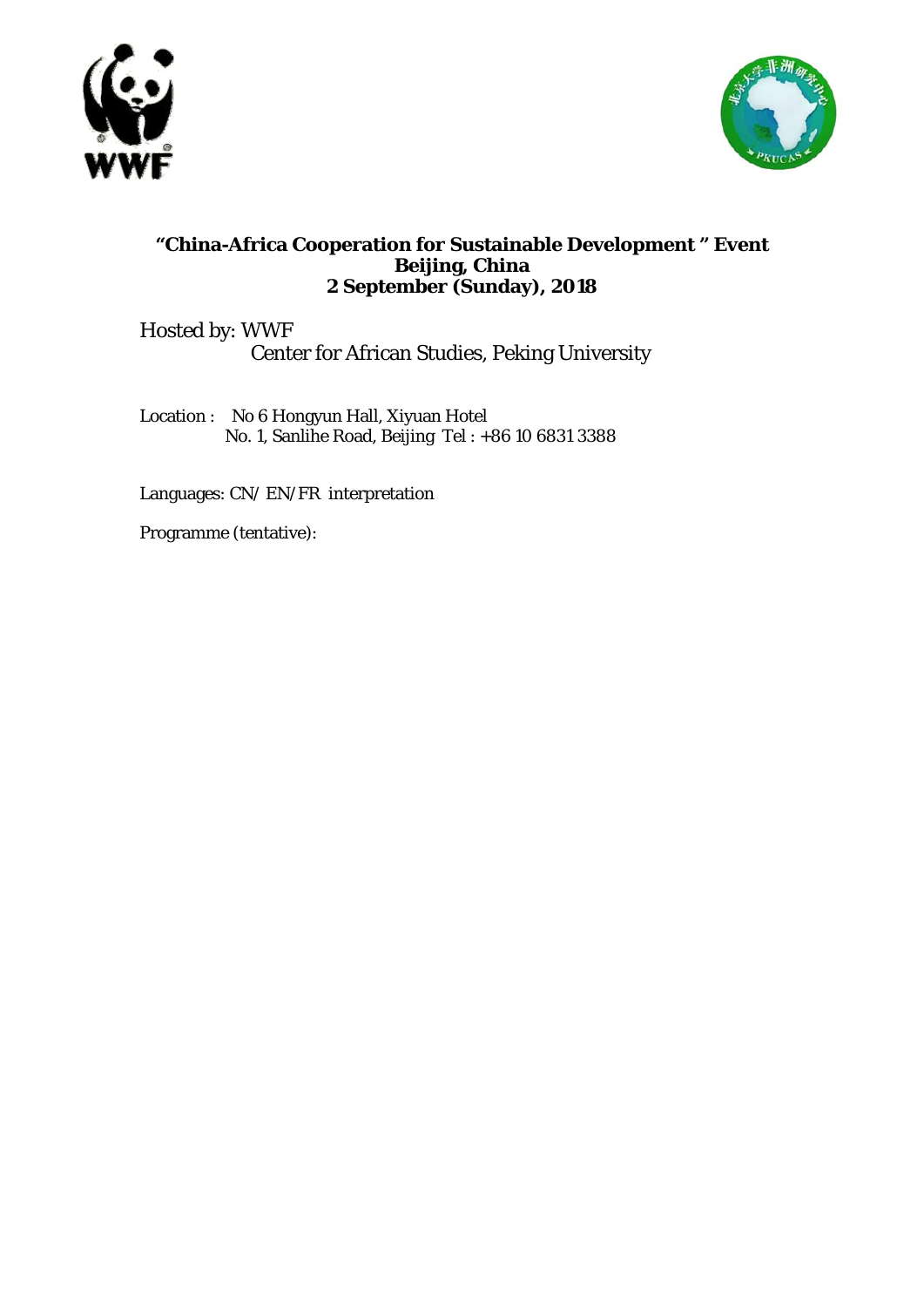| 9:30-10:00    | Registration                                                                                                                                                                                                                      |
|---------------|-----------------------------------------------------------------------------------------------------------------------------------------------------------------------------------------------------------------------------------|
| 10:00-12:00   | <b>Session 1 - Keynote speeches</b><br>Moderator: Representative from Peking University                                                                                                                                           |
| 10:05-10:25   | Mr. ZHOU Fei, Chief Programme Officer, WWF China                                                                                                                                                                                  |
| 10:25-10:45   | Dr. MENG Xianlin, General Director from China CITES MA                                                                                                                                                                            |
| 10:45-11:05   | Mr. Laurent SOME, Policy and Partnership Director of WWF Regional Office of Africa                                                                                                                                                |
| $11:05-11:25$ | Mr. Simplice NTEME, Director General of Forests, Ministry of Water and Forests of Gabon                                                                                                                                           |
| $1:25-11:45$  | Mr. Ralf BECKER, First Secretary, Environment, Climate and Urbanisation, Economic Department<br>Embassy of the Federal Republic of Germany in Beijing                                                                             |
| 11:45-12:00   | Prof. LIU Haifang, Deputy Director and Secretary General of the Centre for African Studies                                                                                                                                        |
| 12:00-13:30   | <b>Lunch</b>                                                                                                                                                                                                                      |
| 13:30-14:30   | Session 2 - Panel discussion (Mining & Infrastructure)<br>Moderator: Mr. Laurent Some                                                                                                                                             |
| 13:30-13:45   | Mr. BAN Yongzhi, Division Chief, Export-import Bank of China                                                                                                                                                                      |
| 13:45-14:00   | Ms. LI Xia, Division Chief, China-ASEAN Environmental Cooperation Center                                                                                                                                                          |
| 14:00-14:15   | Dr. LIU Dawen, Division Chief, China Geological Survey<br>Enhance China-Africa Cooperation on Geosciences to support the China-Africa Sustainable<br>Development                                                                  |
| 14:15-14:30   | <b>Representative of WWF Africa</b>                                                                                                                                                                                               |
| 14:30-15:30   | Session 3 – Panel discussion (Forest)<br>Moderator: Ms. Su Haiying, Secretary-General, Center for International Forest Products Trade, NFGA                                                                                       |
| 14:30-14:45   | Mr. FU Jianquan Director of Outward Economy Division, NFGA<br>Enhance the quality of forestry cooperation to create a win-win and sustainable development of<br>forestry trade and investment relations between China and Africa. |
| 14:45-15:00   | Representative from Ministry of Water and Forests of Gabon.<br>Status of Gabon forest management and future expectations.                                                                                                         |
| 15:00-15:15   | Mr. SHEN Beiling, vice president, China Forestry Group Corporation<br>Sustainability is Shedding a New Way for a Healthy Forest Industry                                                                                          |
| 15:15-15:30   | Mr. HUANG Wenbin, Forest Practice Head, WWF China<br>Build the multi-participation partnership for China-Africa Responsible Forestry                                                                                              |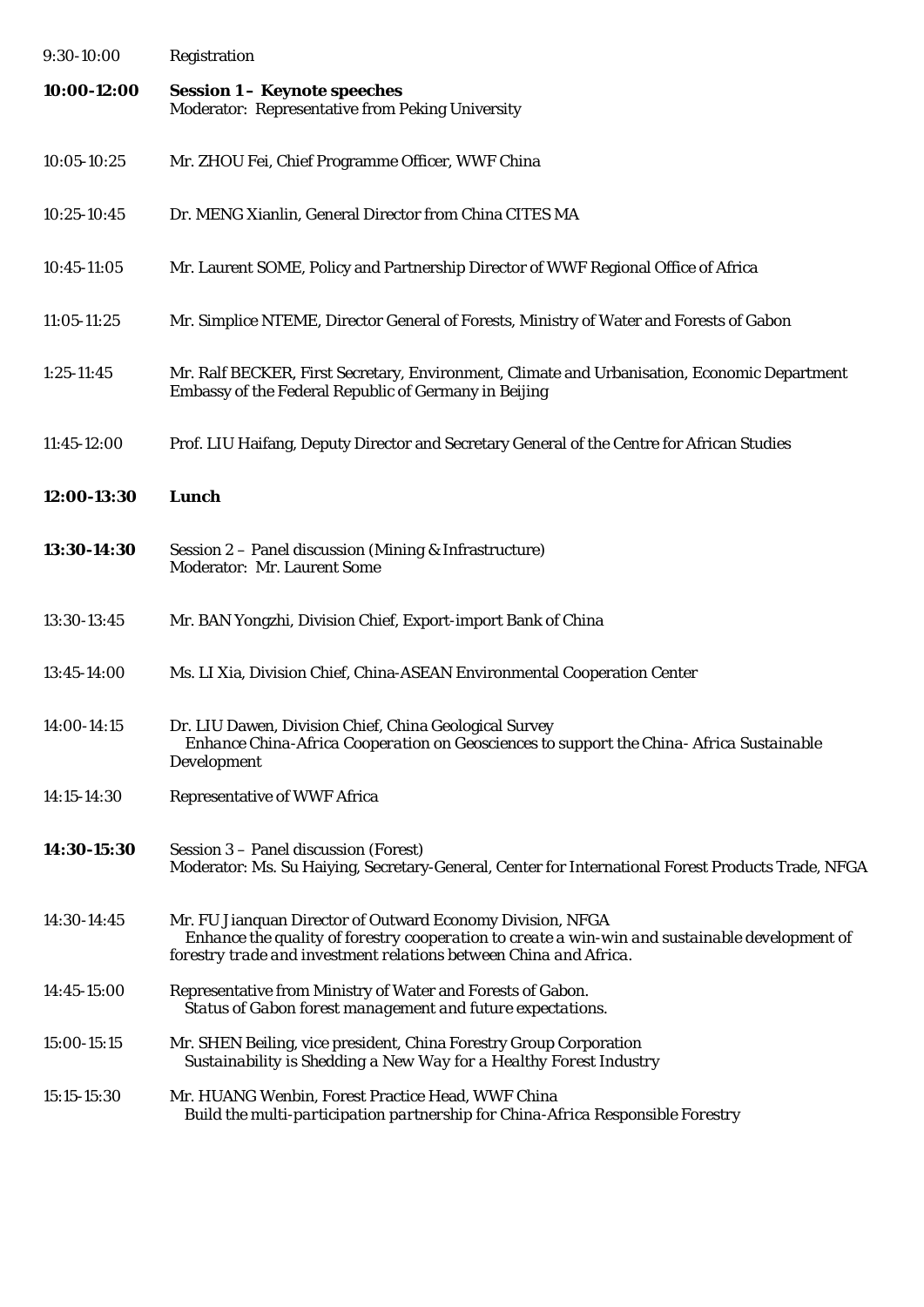| 15:30-15:40     | <b>Tea/Coffee Break</b>                                                                                                                                                                              |
|-----------------|------------------------------------------------------------------------------------------------------------------------------------------------------------------------------------------------------|
| 15:40-16:40     | <b>Session 4 – Panel discussion (Wildlife Trade)</b><br>Moderator: Mr. James Compton, Senior Director of Asia Pacific, TRAFFIC                                                                       |
| 15:40-15:55     | Dr. Taye Teferi, Policy & Partnership Coordinator-Africa, TRAFFIC<br>The opportunities and Challenges to address wildlife trafficking from Africa to China                                           |
| $15:55 - 16:10$ | Dr. MENG Xianlin, General Director from China CITES MA<br>Increased China-Africa collaboration to address wildlife trafficking                                                                       |
| 16:10-16:25     | Mrs. Leah Naess Wanambwa, Senior Policy Officer at the Department of Rural Economy<br>and Agriculture (DREA) of the African Union Commission (AUC)<br>Efforts and Challenges to combat IWT in Africa |
| 16:25-16:40     | Mr. WANG Wei, Division Director, Anti-smuggling Bureau of the General Customs of China<br>China-Africa enforcement cooperation to combat wildlife smuggling                                          |
| 16:40-17:00     | Wrap and End of the Event                                                                                                                                                                            |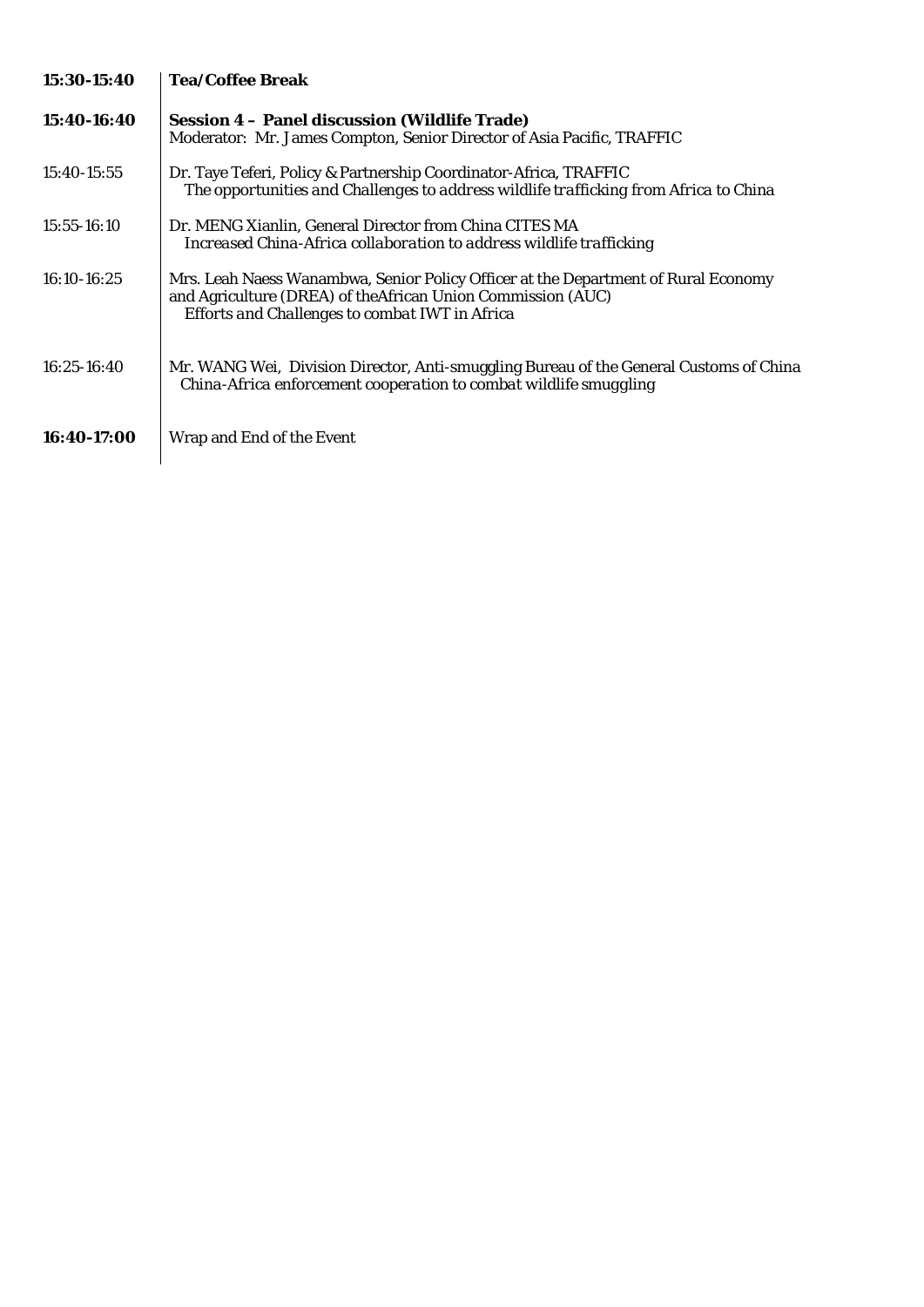



## **"**助力中非可持续发展合作**"** 研讨会 北京,**2018** 年 **9** 月 **2** 日

## 主办机构:世界自然基金会、北京大学非洲研究中心

地址: 西苑饭店鸿运 6 号厅 北京市海淀区三里河路 1 号 电话: +86 10 6831 3388

语言:中文/英文/法文,现场提供同声传译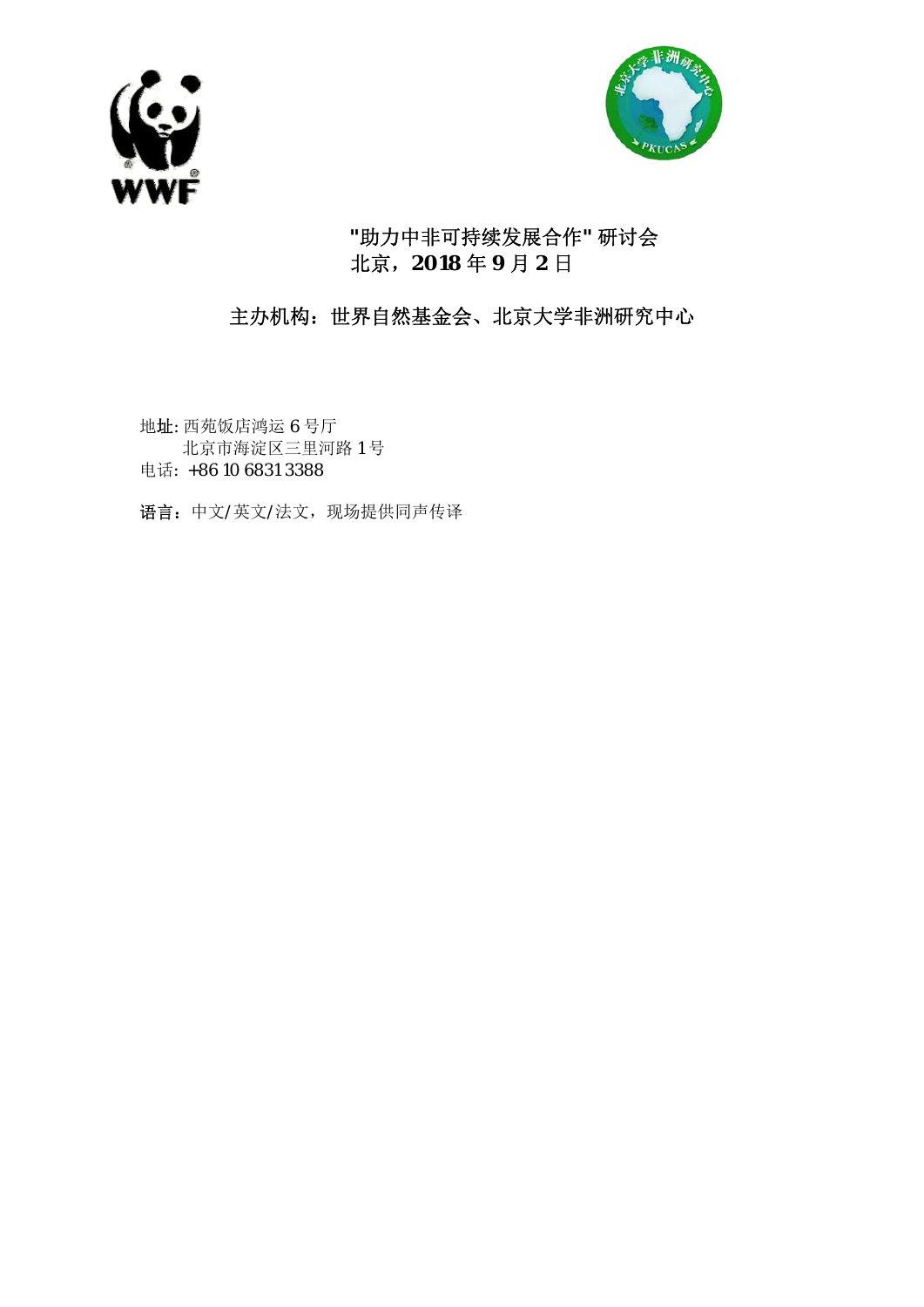| 9:30-10:00    | 签到                                                                   |
|---------------|----------------------------------------------------------------------|
| 10:00-12:00   | 第一部分 – 主题发言<br>主持人: 北京大学非洲研究中心代表                                     |
| 10:00-10:20   | 世界自然基金会(瑞士)北京代表处项目总监 周非先生                                            |
| $10:20-10:40$ | 中国国家林业和草原局濒危物种进出口管理办公室常务副主任孟宪林博士                                     |
| 10:40-11:00   | 世界自然基金会非洲地区办公室政策与伙伴关系总监 Laurent Some 先生                              |
| 11:00-11:20   | 加蓬水森部林业局局长 Simplice NTEME 先生                                         |
| 11:20-11:40   | 德国驻华大使馆一等秘书 经济部环境、气候和城镇化事物 经济总处 贝克先生                                 |
| $11:40-12:00$ | 北京大学非洲研究中心副主任刘海方教授                                                   |
| 12:00-13:30   | 午餐会                                                                  |
| 13:30-14:30   | 第二部分 - 专题讨论(矿业与基础设施)<br>主持人: 世界自然基金会非洲地区办公室政策与伙伴关系总监 Laurent Some 先生 |
| 13:30-13:45   | 中国进出口银行处长班永陟先生                                                       |
| 13:45-14:00   | 环保部中国东盟环境保护合作中心处长李霞女士                                                |
| 14:00-14:15   | 中国地质调查局处长刘大文博士<br>加强中非地学合作, 促进中非可持续发展                                |
| 14:15-14:30   | 世界自然基金会代表                                                            |
| 14:30-15:30   | 第三部分 - 专题讨论(林业)<br>主持人: 国家林业和草原局林产品国际贸易研究中心秘书长宿海颖 女士                 |
| 14:30-14:45   |                                                                      |
| $14:45-15:00$ | 国家林业和草原局规划财务司外经处处长付建全先生<br>创造中非林业贸易投资关系双赢和可持续发展                      |
|               | 加蓬水森部林业局代表<br>加蓬林业管理现状及未来发展期望                                        |
| 15:00-15:15   | 中国林产品有限公司副总经理沈北灵先生<br>践行可持续理念、引领产业健康发展                               |
| 15:15-15:30   | 世界自然基金会森林项目主任黄文彬先生<br>构建多方合作机制 促进中非负责任林业发展                           |